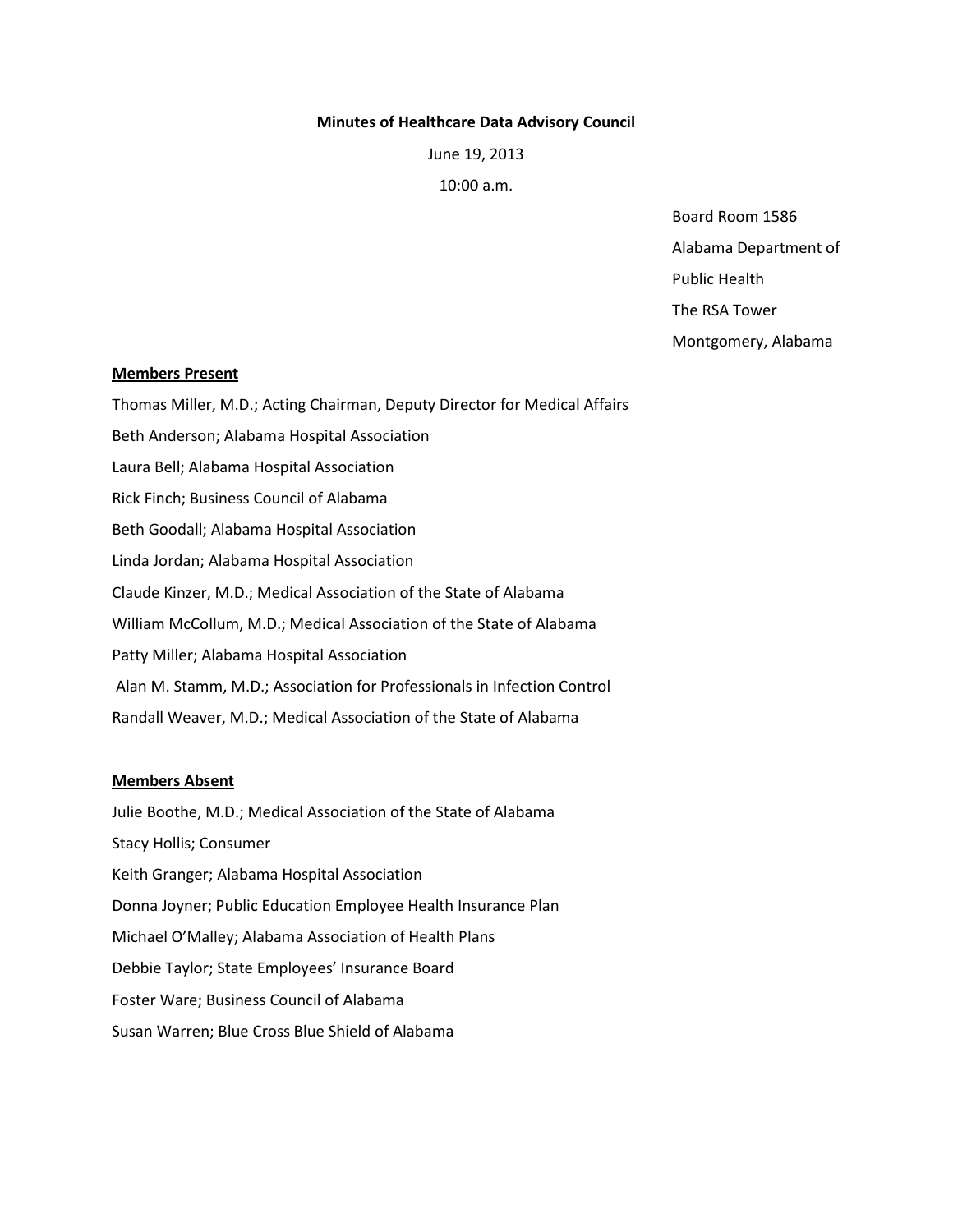#### **Staff Present**

Nadine Crawford; Communicable Disease Sherri Davidson; Communicable Disease Kenya Johnson; Communicable Disease Mary G. McIntyre, M.D.; Disease Prevention and Control Kelly Stevens; Communicable Disease Harrison Wallace; Communicable Disease

#### **Organizations Present**

Rosemary Blackmon, Alabama Hospital Association

### **CALL TO ORDER:**

The Healthcare Data Advisory Council was called to order at 10:07 a.m. by Dr. Miller. Roll call was taken. A quorum was present.

### **CONSIDERATION OF THE MINUTES (EXHIBIT "A"):**

The minutes from February 13, 2013 and April 24, 2013, were reviewed. A motion to approve both the February and April minutes was made and seconded; the motion passed unanimously.

### **HAI PROGRAM ACTIVITIES FOR DISCUSSION:**

Sherri Davidson, Epidemiologist Supervisor, presented the 2012 final data overview including requests from facilities to accept data changes presented after the April 5, 2013 deadline to request changes. Changes included the addition and subtraction of colon and hysterectomy procedures, missing locations/units, and changes in national performance levels for facilities with no infections and an SIR. The Council opined that if a facility did not meet the April 5, 2013 deadline to submit requests for changes, those changes should not be reflected in the 2012 HAI Final report. Furthermore, the Council remarked that if the goal for each facility is zero infections, then changing the national performance from "N/A" to "Similar" or "Better" based on the given confidence interval with facilities that have a measurable statistical infection ratio (SIR) would be very beneficial in terms of providing information to consumers. A motion to approve both the previously submitted data, accepting only the data received by the April 5, 2013 deadline, and changing the national performance rating from "N/A" to "Similar" or "Better" for facilities with zero infections and an SIR was made and seconded; the motion passed